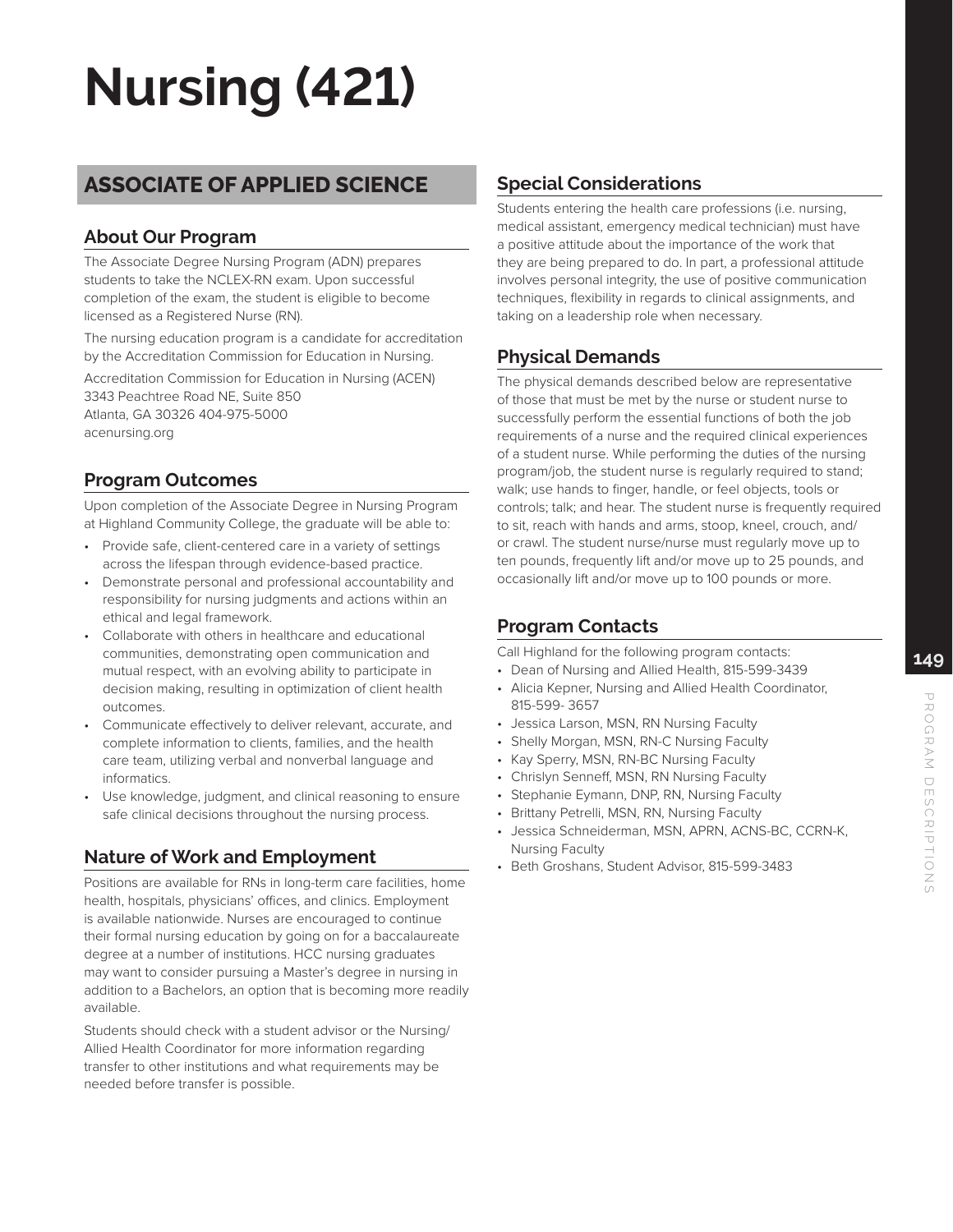# **Nursing Programs**

#### **To be considered for the Program, students must have:**

- 1. A completed high school diploma or General Education Diploma (GED) on file with the Admissions Department.
- 2. Official transcripts from all colleges attended must be submitted to the Admissions Department and an unofficial copy to the Nursing/Allied Health Department.
- 3. HCC placement test results indicating that the applicant does not need any reading development course, does not need any math course below MATH 158, and does not need any English communication course below ENGL 121. Successful completion of appropriate courses will satisfy any deficiency identified by placement tests.
- 4. Completed all prerequisite courses and a GPA of 2.75 or higher by the end of the semester in which they are applying.
- 5. Complete program entrance exam.
- 6. Active on the IDPH CNA registry or equivalent.
- 7. Submit application & other admission requirements to the Coordinator of Nursing & Allied Health by March 1st for fulltime or October 1st for part-time.
- \*\*Program requirements are subject to change. For the most current admission criteria see our web page.

### **Admission to the Nursing Program**

All students are required to attend a mandatory nursing information session in order to apply for any of the programs; dates, times, and locations are listed on our website. The admission process is designed to admit students who are most likely to be successful in the academically challenging nursing curriculum and to do so in an impartial manner. The process includes prerequisite requirements and an admission procedure. Students must meet with an advisor to develop a personal academic plan for completing prerequisite course requirements.

- 1. A Request for Admittance into the Nursing Program must be received by the Nursing/Allied Health Coordinator by the deadline to be considered for admission to the nursing program.
	- Nursing (ADN Full-time) deadline: March 1
	- Nursing (ADN Part-time) deadline: October 1
- 2. The nursing admission assessment will include: Academic Requirements, Pre-Requisites and Support Courses, Recommendations Letters, Entrance Exam test scores, and CNA Requirements. All of the above must be turned in to the nursing office no later than March 1 for the full-program and October 1 for the part-time program.
- 3. Applicants who are not selected may reapply the succeeding year, but need to attend an additional information session to hear about new changes.
- 4. All individuals are welcome to apply for the Highland Community College Nursing Program, but we accept all in-district students who qualify and meet our criteria first. If there is space available, out-of-district applicants will be reviewed for admittance into the program. For the nursing program, in-district is defined as "students who meet the residency requirements and/or work 20 or more hours a week in our district."

\*\*Please note the application process is the applicant's responsibility – not the responsibility of the institution. Our responsibility, as an institution, is to fully consider and evaluate each application carefully for admission into our programs. Our responsibility is not to gather appropriate data, but rather to review that data. Data gathering is the responsibility of the person who wishes to be considered for admission.

**150**